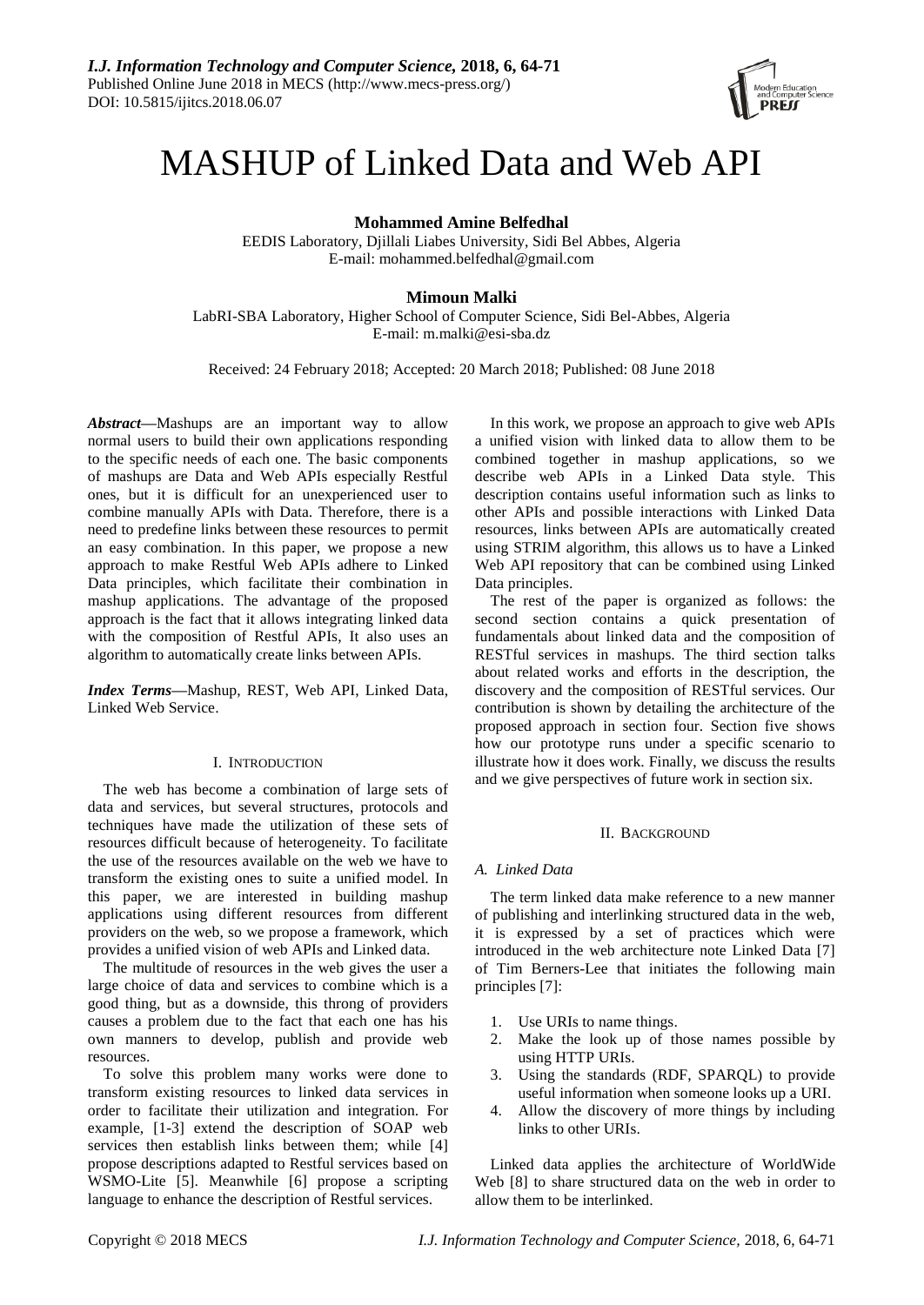The first linked data principle consists of using URI references to identify web documents, real world objects and abstract concepts [9].

protocol, which is a global method to access data and resources online. It relies on the combination of a special identification and an ordinary retrieval mechanism.

The second principle introduces the use of HTTP



Fig.1. Linked Data

The third linked data principle imposes the use of Resource Description Framework (RDF) which is a simple graph-based data model essentially designed to be used in the context of the Web [10] for the publication of structured data.

The use of hyperlinks to connect web documents as well as any other type of things is imposed by the fourth Linked Data principle.

The Linked Data (Figure1), by definition [11], links the instances of multiple sources.

## *B. Restful Services*

REST (REpresentational State Transfer) is the architectural style of the web [12]. It is essentially about using a range of design constraints that web services follow in order to preserve the good properties of the web. REST uses nouns and verbs for readability. The client sends a request to get a response about the corresponding resource.

A RESTful Web Service is a service that coheres with the REST principles in his interface and accessing mechanism. It is used over HTTP protocol and the resources are identified with URIs. The URI should be human-readable and easily identifiable and understandable. For example, a restful resource for a costumer can be identified as

"*http://www.example.com/customer"*

REST protocol imposes also stateless interactions between the client and the server so every request is treated independently from the previous ones.

The client has enough information about resources and the actions that he is authorized to perform on them thanks to the associated metadata. To use resources the client would send HTTP requests and receive HTTP responses.

Some of the requests used in REST are as follows [13]:

- GET: The GET request retrieves a representation of a resource from the server to the client
- POST: The POST request creates a resource on the server based on the representation given by the client.
- PUT: The PUT request is used to update or create a reference to a resource on the server
- DELETE: The DELETE request is used to delete a resource on the server
- HEAD: The HEAD requests checks for a resource without retrieving it.

Every resource can be provided in multiple representations allowing the client to choose the most suitable format of the information.

## *C. Mashup*

Commonly we define a mashup as a web application that integrates data, application logic, and pieces of user interfaces (UIs) [14]. It gives the possibility to a simple web user to use existing web resources to create his own web application in accordance with his needs and preferences.

« Most mashups do more than simply integrate services and content. Sites that do mashups typically add value. They benefit users in a way that's different and better than the individual services they leverage » [15]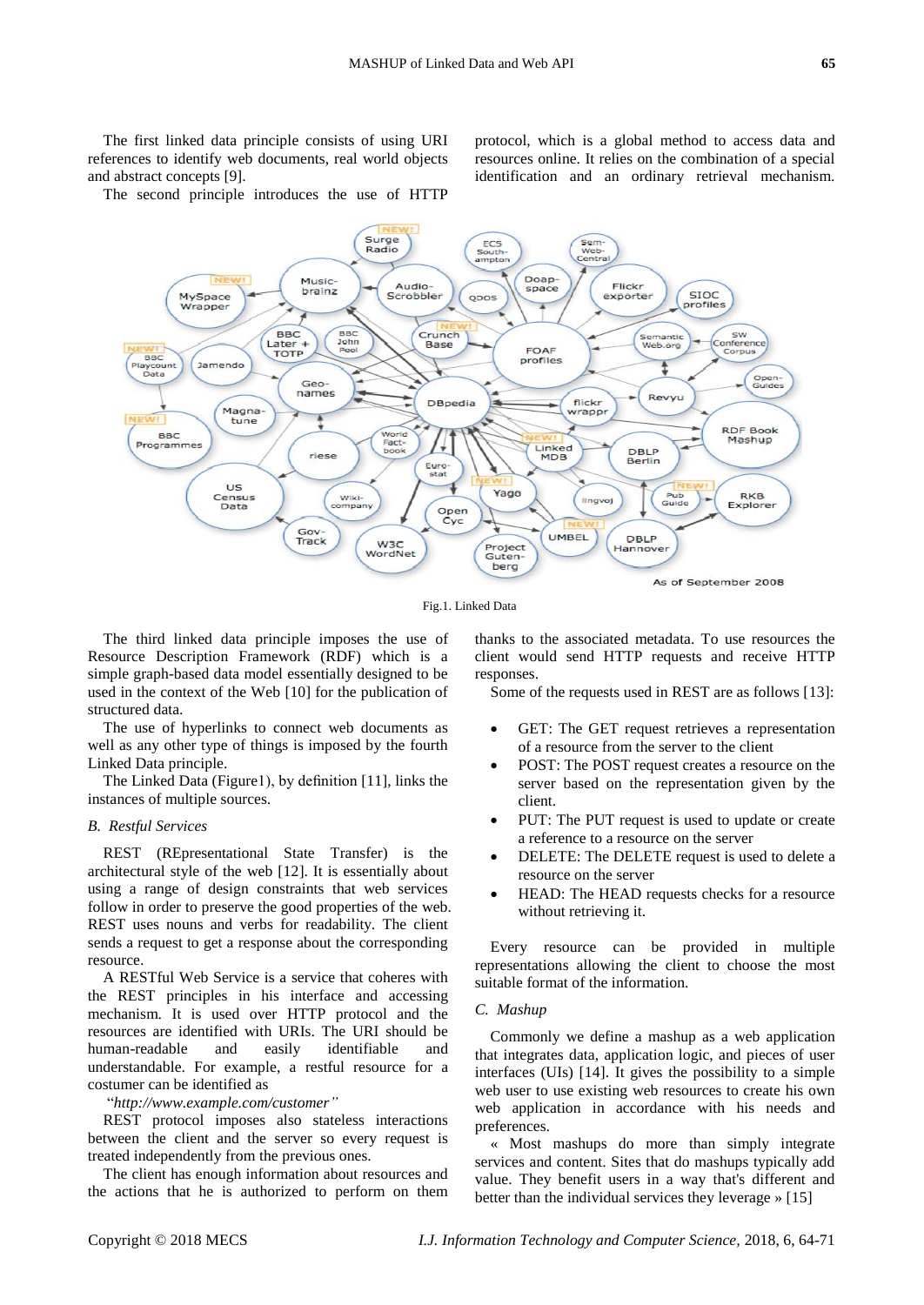A mashup can combine several types of resources [16] it integrates web services and different types of API as well as data available on the web.

Five main benefits of using mashups that were identified in [17] are:

- 1. Provide an easier way to share information among organizations.
- 2. Permit an efficient reutilization of data resources and applications developed previously.
- 3. Allow analysis, reporting, information collection, and decision support,
- 4. Stimulate users of information systems to take part in the novel process of building information systems responding to the needs of each one.
- 5. Allow users to collaborate by sharing useful information.

REST (Representational State Transfer) is the architectural style of web services used in mashup applications, it uses URIs (Uniform Resource Identifiers) to identify web resources. The access to web-based data and rich user-interface controls is guaranteed by using AJAX.

#### III. RELATED WORKS

In order to increase the level of automation in the discovery and the composition of web services, several works were made to extend the classic description of web services by enhancing it with semantic capabilities to form Semantic Web Services by using ontologies [1,2] and Rule-based descriptions [3]. An example of such works is the one described in [4], where the authors proposed an approach to apply SWS technologies on RESTful web services by using WSMO-Lite [5] and [18], which proposes a graph-based web service composition framework.

The scripting language S that was proposed in [6] offers a definition of resources used in interactions between RESTful web services, in this approach the calculations during the discovery process are parallelized to ensure a good performance.

ReLL[19] is an Hypermedia property based approach to describe RESTful Web services. It considers a RESTful service as a set of interlinked resources described in a human readable language. A representation of a resource may contain links to other resource representations. In this approach, Petri Nets are used as a technique to describe the machine-client navigation.

LRDD [20] is an approach proposed by  $IETF<sup>1</sup>$  to describe Web resources that are identified by URIs. The resource descriptor link is indicated in the link field of the HTTP header. The descriptor contains a machinereadable information allowing better interactions between the resources.

RESTdesc [21] is a lightweight discovery process, which is based on Link headers, HTTP OPTIONS verb,

RESTdoc [22] relies on HTML links in order to point the descriptions of other resources. The links help to construct a graph by identifying the resources. The descriptions of services are augmented with semantic annotations to obtain machine-readable descriptions; the descriptions are then used to link related services enabling automatic discovery and composition.

LRA [23] proposes a middleware that provides execution plans for SPARQL queries invoking web APIs, and takes care of linking and combining their responses based on semantic annotation from linked data ontologies.

Authors of [24] propose a reconstitution of the existing Linked Data Platform to give a solution for communication needs of geographically distributed resources.

HTTP vocabulary in RDF [25] is a W3C working draft, which purpose is to indicate the HTTP protocol in RDF format. Its goal is to connect the REST paradigm with the concepts of the semantic web. It introduces a range of RDF classes and properties that aim to represent the HTTP specifications in form of concepts.

Among the approaches to facilitate the composition of RESTful web services we mention [26] that extends BPEL in order to support HTTP operations on RESTful resources to ensure their composition.

Work presented in [27] is another approach that proposes a semantic model for REST services. The proposed model is a formal definition based on a combination of pi-calculus [28] and approaches to triple space computing [29], which allows a rigorous description of resources and services.

Authors of [30], propose a framework to compose RESTful services by adding links to other RESTful resources in the resource description.

A linked web API dataset is developed in [31] to provide information about Web APIs, mashups and mashup developers based on the ProgrammableWeb.com<sup>3</sup>.

The work presented in [32] is an extension of the linked USDL model to support different Web API datasets using linked data principles.

A semantic approach to discover and maintain links between RDF data based on the description models used by the providers of these resources is presented in [33].

In [34] the authors went further to track the provenance of the data resources and to dissimulate it in URIs.

## IV. PROPOSED APPROACH

In this paper we propose an approach to allow the combination of Restful web APIs and Linked Data in a mashup application by providing a framework who unifies the vision of Linked Data with web APIs by

 $2$  An RDF Syntax: http://www.w3.org/TeamSubmission/n3/s 3 http://programmableweb.com

-

1

and URI templates for description of RESTful Services. It returns information about the resources in *Notation3* <sup>2</sup> syntax that expresses the current resource interaction possibilities.

<sup>1</sup> Internet Engineering Task Force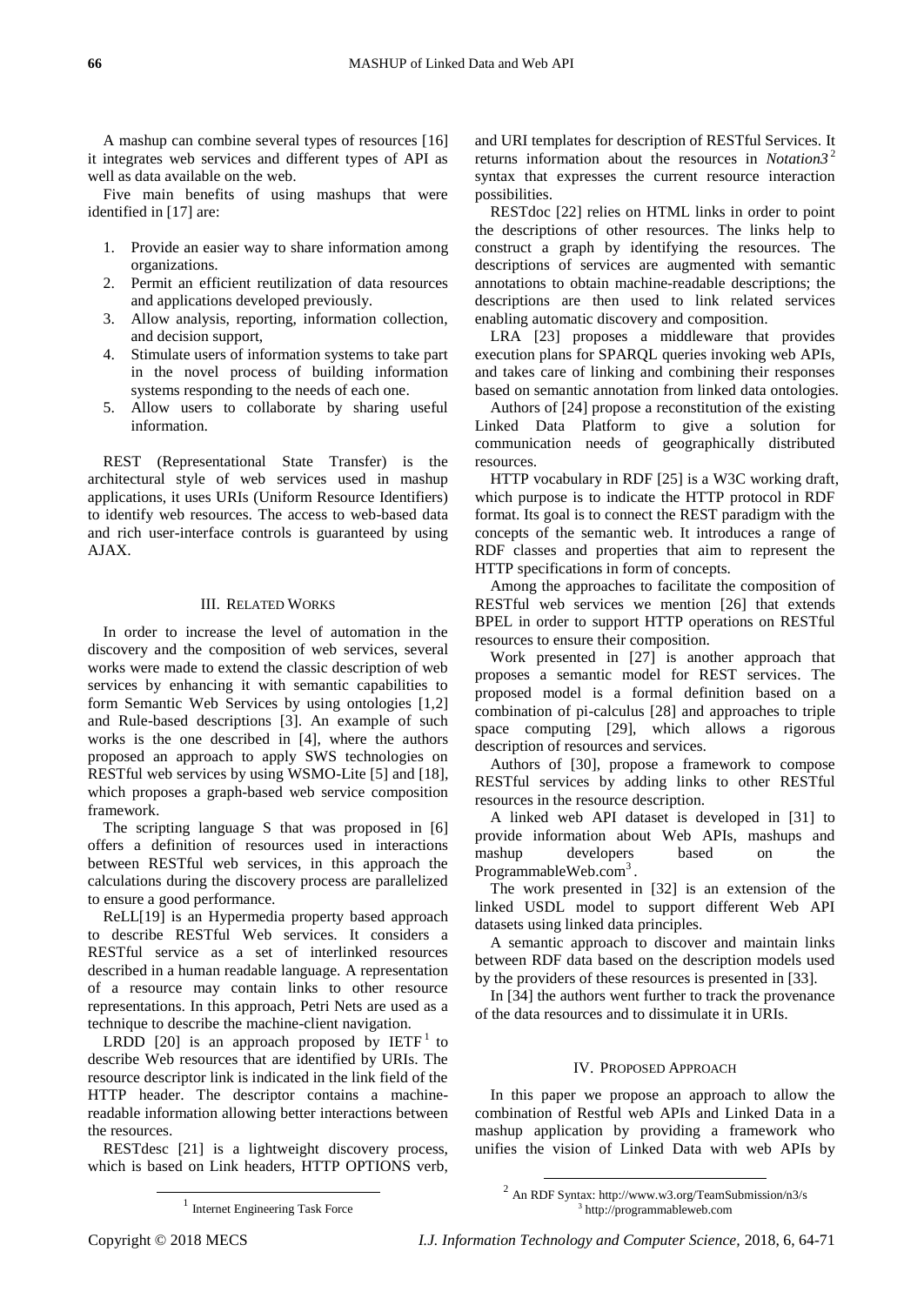creating Linked Web APIs and providing CRUD methods to manipulate linked data.

To make linked Web API we have to make them join Linked Data principles, we use URIs over HTTP protocol to access APIs, provide an RDF description for each API so that it can provide useful information concerning the API, And then put external links to other API in the description to facilitate their integration, we also add links to external linked data resources to facilitate their utilization by web APIs.

To get this done we associate a descriptor to each Restful web API, each descriptor contains a number of information concerning the category, allowed operations, possible links with other web APIs and possible links with Linked Data.

## *A. Linked Web API*

To create a linked web API repository, we made them subject to linked data principles by doing the following actions:

- Use URIs as names for Restful web APIs.
- Use HTTP URIs to allow people to look up those names.
- When someone looks up a URI, it provides useful information using standards (RDF, SPARQL)
- Include links to other URIs so that they can discover other APIs

| Header<br>Body                                |           |  |  |          |
|-----------------------------------------------|-----------|--|--|----------|
|                                               |           |  |  | Category |
| Information about the category of the web API |           |  |  |          |
| <b>Methods</b>                                |           |  |  |          |
| GET                                           |           |  |  |          |
| POST                                          |           |  |  |          |
| <b>PUT</b>                                    |           |  |  |          |
| DELETE                                        |           |  |  |          |
| <b>API Links</b>                              |           |  |  |          |
| Link 1                                        |           |  |  |          |
| Link 2                                        |           |  |  |          |
|                                               |           |  |  |          |
| Link n                                        |           |  |  |          |
| <b>LD Links</b>                               |           |  |  |          |
| <b>Inputs</b>                                 | Outputs   |  |  |          |
| LD Link 1                                     | LD Link a |  |  |          |
|                                               |           |  |  |          |
|                                               |           |  |  |          |
|                                               |           |  |  |          |
|                                               |           |  |  |          |

Fig.2. Web API Descriptor

In order to exploit a descriptor of a Web API, the user has to send a HTTP GET request with the address of the resource.

The WADL description file of the resource contains a link to the description file as shown in Figure3.

The descriptors are expressed in RDF and contain useful metadata corresponding to the web API as shown in Figure2, the header indicates the URI of the actual resource and in the body, we can find three important fields:

- Methods: contains information about the CRUD methods applicable on the resource
- API Links: contains external links to other web APIs
- LD Links: contains the possible inputs and outputs, which the API can have from external Linked Data resources, these information are joined with the methods that can be performed on the resource.

The web API descriptors help to discover APIs by means of their category, and then to detect links allowing to combine them together.

Figure4 represents an example of a description file for hotel reservation service; the part 1 contains information about possible methods, part 2 contains information about links with other services, and part 3 contains information about links with linked data.

## *B. Exploitation of Linked Data*

The descriptor contains also information about linked data susceptive to be linked to the API as an input or an output. If there is no API suitable to be combined then the framework makes a research in the linked data to find a method (query) appropriate to be combined with this API.

The framework offers also a number of functions that ensure providing Linked Data in a Restful web API style. It implements CRUD methods applicable on linked data to create, modify, show or delete them to allow the manipulation of linked Data like Restful web API, each method is implemented by means of a SPARQL query, this gives us a set of Restful resources and Linked Data which can be manipulated by REST methods (POST, GET, DELETE, PUT) for web APIs and (LD\_POST, LD\_GET, LD\_DELETE, LD\_PUT) for Linked Data resources. In addition, the final user does not have to write SPARQL queries.

### *C. Detection of Links between APIs*

In our framework we use STRIM (STRing based algorithm for Instance Matching) that we developed in [11] which gave very interesting results in ontology alignment in OEAI 2015, we use the same principle to detect links between the resources in order to facilitate the creation of the descriptors.

The algorithm consists of three phases:

#### *Extraction and normalization*

The algorithm extracts from each resource a set of information and properties then NLP techniques are used to normalize information in order to keep exclusively useful information, In particular, three pre-processing steps are performed: (1) Case conversion, (2) Stemming Lemmatization and (3) Stop words elimination.

## *Similarity calculation*

In this phase, the system uses edit distance as a String matcher to calculate similarity between normalized information and refers to the maximum similarity values to count the number of similar information between two resources.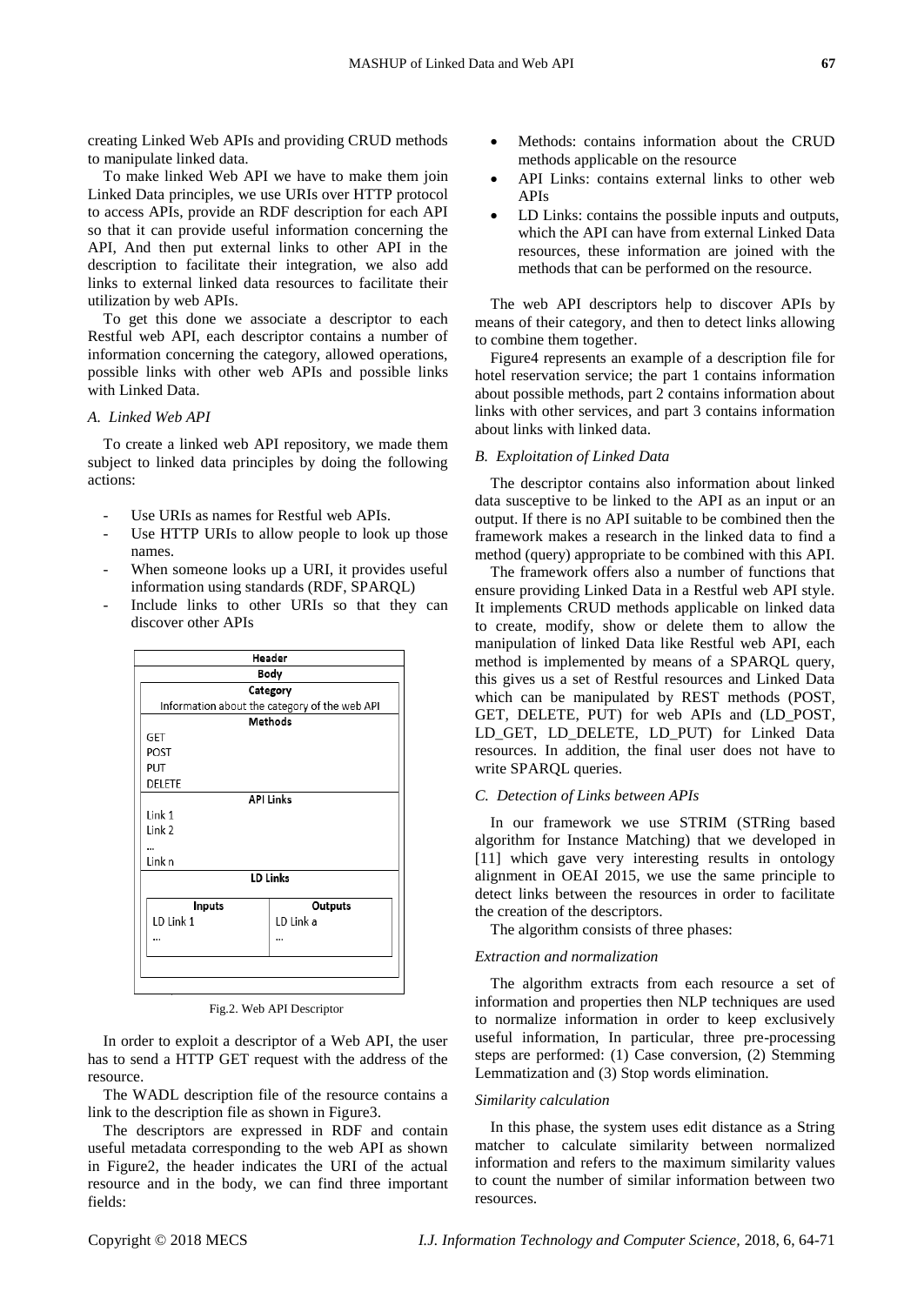#### *Identification*

values.

The selected correspondences are added to linked web API descriptors.

<?xml version="1.0" encoding="UTF-8" standalone="yes"?>  $\mathbf{1}$ <application xmLns="http://research.sun.com/wadl/2006/10">  $\mathcal{L}$  $\overline{3}$ <doc xmlns:jersey="http://jersey.dev.java.net/" jersey:generatedBy="Jersey: 1.0-ea-SNAPSHOT 10/02/2008 12:17 PM"/>  $\Delta$ <resources base="http://localhost:9998/hotelReservation/">  $\blacksquare$ 6 <resource path="/hotels">  $7<sup>7</sup>$ <descriptor path="/hotelReservation.wad">  $\mathbf{R}$ </descriptor> <method name="GET" id="getHotels"> 9 10 <response> <representation mediaType="application/xml"/>  $11$ </response>  $12$  $13$ </method>

Fig.3. WADL file example

In order to test our framework, we used ISLab Instance Matching Benchmark to create a set of API descriptors and then we applied our algorithm to detect correspondences between APIs. The ISLab benchmark consists of four tasks: Value Transformations, Structural Transformations, Logical Transformations and a combination of the previous transformations.

Finally, in order to determine the correspondences between resources, we apply a filter on maximum counter

Table 1 shows the results obtained after evaluating our matching algorithm, we can see that it had very good results especially in F-measure and Recall.

#### Table 1. Results for ISLab benchmark

| Track                        | Precision | F-measure | Recall |
|------------------------------|-----------|-----------|--------|
| Value<br>Transformations     | 90%       | 95%       | 99%    |
| Structural<br>Transformation | 98%       | 98%       | 99%    |
| Logical<br>Transformation    | 91%       | 94%       | 99%    |
| Combination                  | 91%       | 94%       | 99%    |



#### Fig.4. Web API Descriptor File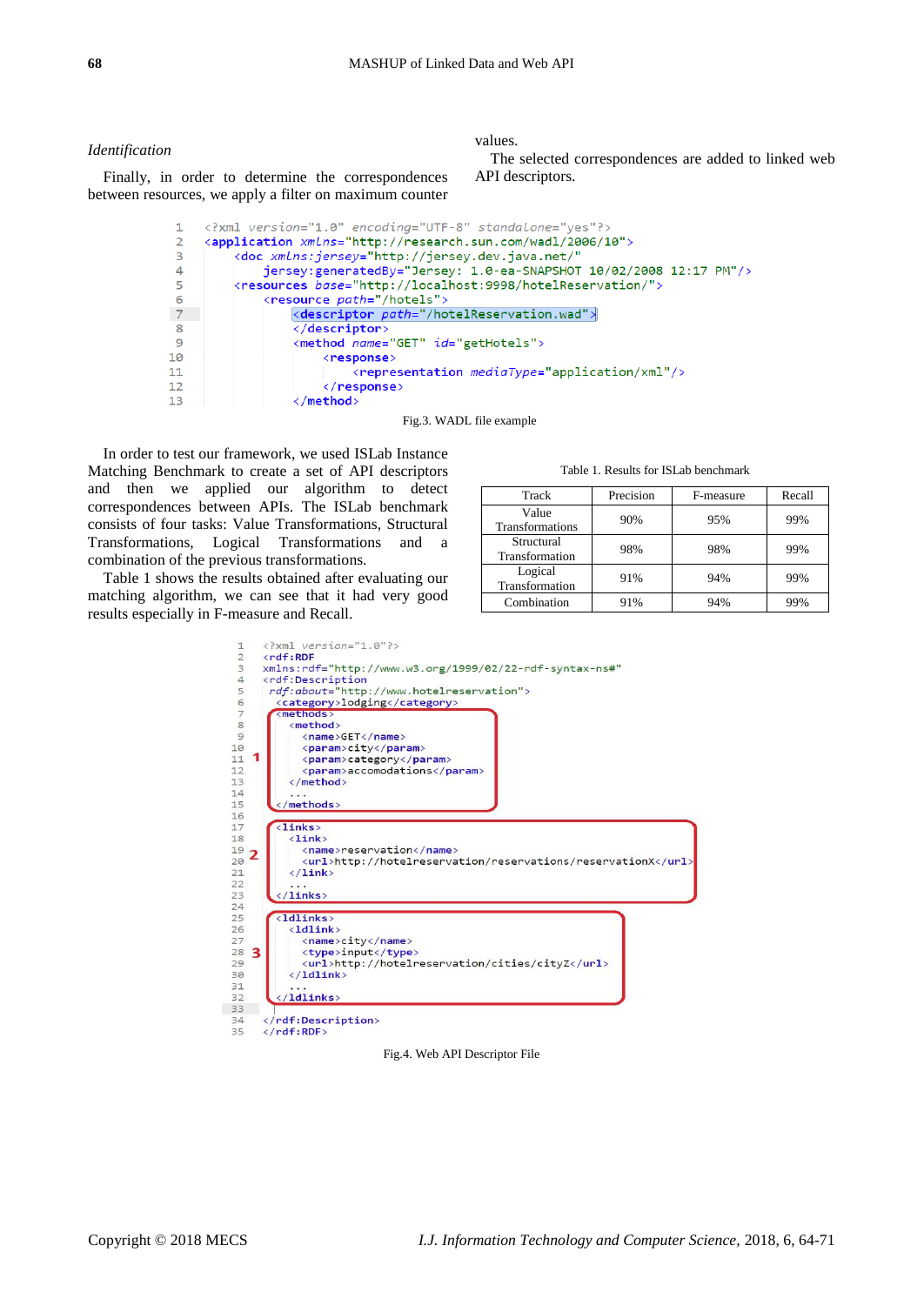

Fig.5. General Architecture

#### *D. General Architecture*

The figure 5 shows the general architecture of our approach, the main components are:

**Client Application**: This application forms the interface between the user and the components he wants to combine to create a composite application responding to his needs.

*Semantic Annotator*: It allows the user to annotate Restful services in order to create links between services to facilitate their combination.

*SPARQL query manager*: The interface allows the user to exploit information about the linked web APIs by using simple methods, which implements SPARQL queries, so the user does not need to write SPARQL queries.

**Linked Web API Repository**: It contains a set of web APIs interconnected between them thanks to the descriptors edited by the semantic annotator.

*SPARQL API*: In order to use Linked Data, the SPARQL API transforms simple CRUD methods used by the APIs to SPARQL queries.

## *E. Scenario*

To illustrate our approach we will take the scenario of hotel reservation:

In the following, we present the resources that we implemented in our system and their URIs:



Fig.6. Service and Linked Data discovery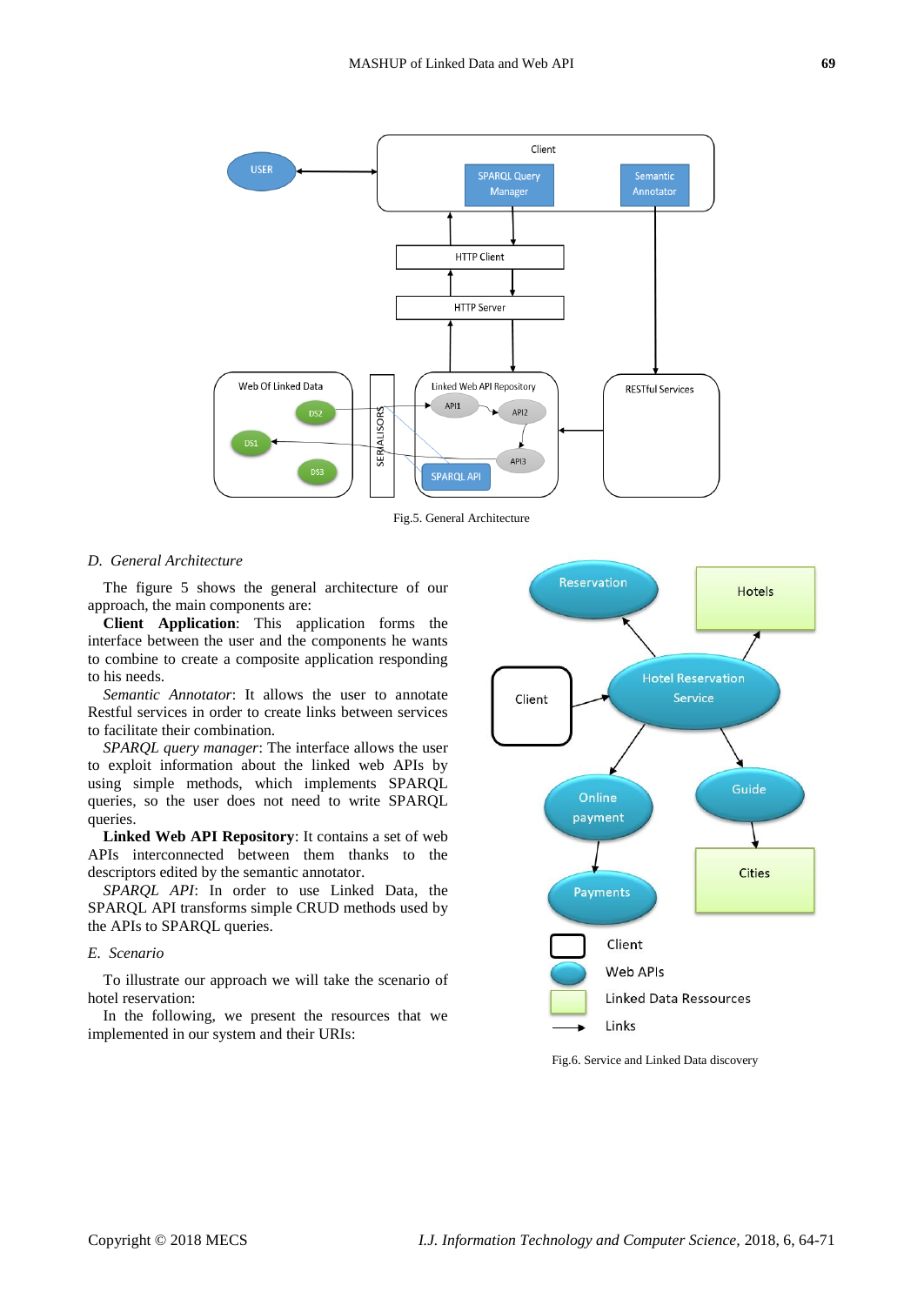- *Hotel/hotelreservation/hotels/hotelT*
- *Reservation/hotelreservation/ reservations/reservationX*
- *Payment/hotelreservation/ payments/paymentY*
- *City/hotelreservation/cities/cityZ*

The client machine will search for the Hotel Reservation Service which will be the entry point for this system, so when sending the GET request for Hotel Reservation Service, the response will contain the links to other APIs: Reservation, Guide and Online Payment Service and a link to a Liked Data resource: Hotels as an input.

To choose a hotel the user has to choose a city first, so he will invoke the Guide service. A GET request to Guide will return a link of a Linked Data resource, which is Cities as an input.

The user will browse the list of cities to choose a destination, once this choice made, the Guide service will return the name of the city to the Hotel Reservation Service, which can take input from a list of Hotels.

A LD\_GET method is executed on Hotels Linked Data resource to browse the hotels available in the chosen city, the user makes his choice, so the Hotel Reservation Service has the necessary input to make a Reservation, a POST operation is executed on Reservation to record the new reservation with a 'False' value of the attribute PAID.

To accomplish the payment, the payment service is invoked, and then a POST operation is executed on Payments to add a new payment recording.

Once the payment executed, a PUT is operated on Reservation to change the value of PAID attribute from 'False' to 'True'.



Fig.7. Scenario running

## V. CONCLUSION

In this paper, we proposed an approach to allow the combination of Restful web APIs and Linked data in mashup applications. We validated the feasibility of our approach by implementing a framework, which helps the user to build his mashup application. Our approach relies on the RDF description of Restful Web API that contains links to other APIs and interactions with Linked Data resources. Links between APIs are automatically detected using STRIM algorithm. The framework also offers an interface to guide the user in the choice of the APIs to be selected and a set of methods to manipulate Linked Data. However, the process of composition requests a high interaction with the user, so we have as a perspective to automate the process throw semantic enrichment or other types of reasoning capabilities.

#### **REFERENCES**

- [1] R. Studer, S. Grimm, A. Abecker, (eds.): Semantic Web Services: Concepts, Technologies, and Applications. Springer (2007)
- [2] D. Fensel, H. Lausen, A. Polleres, de Bruijn, J., Stollberg, M., Roman, D., Domingue, J.: Enabling Semantic Web Services: The Web Service Modeling Ontology. Springer (2006)
- [3] J. Cardoso, A. Sheth: SemanticWeb Services, Processes and Applications. Springer (2006)
- [4] J. Kopecky, T. Vitvar, D. Fensel: Microwsmo: Semantic description of restful services. Tech. rep., WSMO Working Group (2008).
- [5] T. Vitvar, J. Kopecky, D. Fensel: WSMO-Lite:Lightweight Semantic Descriptions for Services on the Web. In: 5th IEEE European Conference onWeb Services (ECOWS 2007), pp. 77–86.
- [6] D. Bonetta, A. Peternier, C. Pautasso, W. Binder : S: a Scripting Language for High-Performance RESTful Web Services, Proc. of the 17 th ACM SIGPLAN Symposium on Principles and Practice of Parallel Programming (PPoPP 2012), New Orleans, USA, pp. 97-106, February 2012.
- [7] T. Berners-Lee. Linked Data DesignIssues, 2006. http://www.w3.org/DesignIssues/ LinkedData.html. 7,26,82.
- [8] I. Jacobs, N. Walsh. Architecture of the World Wide Web, Volume One, 2004.http://www.w3.org/TR/webarch/. 7,9
- [9] T. Heath and C. Bizer. Linked Data: Evolving the Web into a Global Data Space (1st edition), volume 1 of Synthesis Lectures on the Semantic Web: Theory and Technology, , 1:1, 1-136. Morgan & Claypool, 2011.
- [10] G. Klyne, J. Carroll. Resource Description Framework (RDF): Concepts and Abstract Syntax - W3C<br>Recommendation, 2004. http://www.w3.org/TR/rdf-Recommendation, 2004. http://www.w3.org/TR/rdfconcepts/. 8,15,17
- [11] A. Khiat , M. Benaissa , M. Belfedhal, STRIM Results for OAEI2015 (Ontology Alignment Evaluation Initiative) Instance Matching Evaluation. The Tenth International Workshop on Ontology Matching OM-15 collocated with the 14th International Semantic Web Conference ISWC-2015.